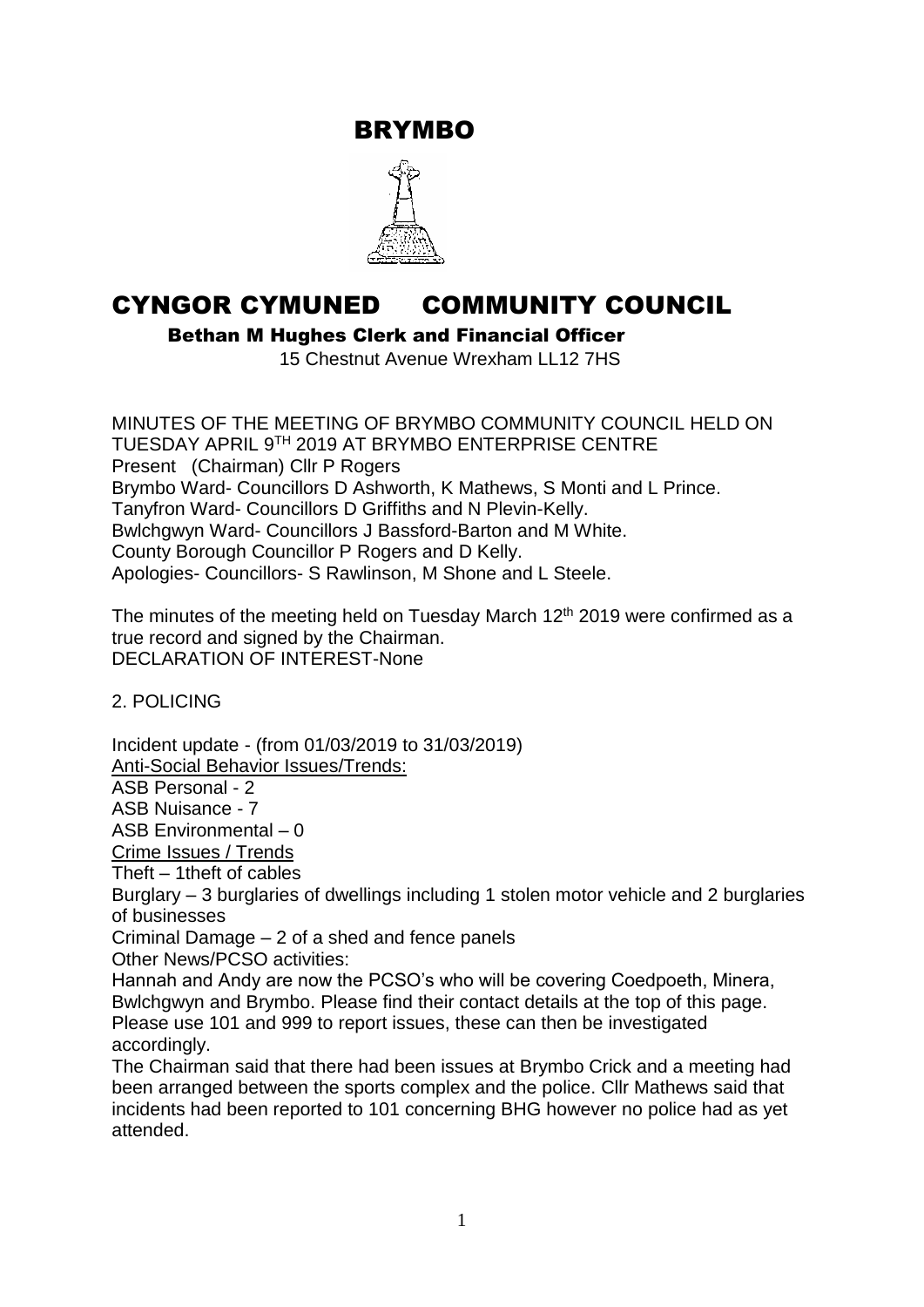## 3. COUNTY BOROUGH COUNCILLOR'S REPORTS

CBC Kelly told members that an appeal date had been set for the Flash for the 22/05/2019. He said that residents who had made representations in the past may (at the Inspectors discretion) speak at the appeal. The applicant's agent would be able to speak.

CBC Kelly said issues had arisen at Penrhos where the landowner had negotiated a deal with an individual for off-road motocross play days with the intention of running events as often as possible. He said there had been problems in the past and residents were very concerned. CBC Rogers said that the CC should write to the planning dept. expressing serious concerns re the permanent nature of the track and how well established it was. It was not temporary. The Clerk said she would write to planning at WCBC. CBC Rogers said that a resident had raised concerns with him regarding the floodlights on the car park and the premises at Pentre Saeson. CBC Kelly said he would liaise with WCBC.

CBC Rogers said that he had an update on BDL's masterplan. He had requested a liaison meeting. He said that BDL had said that there had been no communication with WCBC. He told members that Welsh Government would not now allow BDL to gift the land however BDL had still not submitted an application for planning.

4. ROADS

No further information.

5. BUS SHELTER SERVICES AND STOPS No further information.

### 6. PLAYING FIELDS AND PLAYGROUNDS

The Chairman told members that a meeting was to be held regarding Cheshire View play area with the play officer at WCBC.

### 7. FOOTPATHS/LIGHTING

The Chairman said that Jones Lighting had been in contact to say that the lighting contract had ended and that the CC were now out of contract. They had e-mailed him a new contract based on the services they would provide. There were new figures quoted however there would not now be a monthly standard charge. He said that he had arranged a meeting with Jones Lighting for the following Tuesday as they needed to discuss other issues. Cllr Ashworth proposed and Cllr Prince seconded that the new contract by Jones Lighting should be accepted. A vote was taken. All were in favour.

8. WAR MEMORIAL No further information.

9. PLANNING SECTION 78 APPEAL AT: LAND ADJACENT TO GRAIG WEN FARM, OFF BRYMBO ROAD, BWLCHGWYN WREXHAM P/2018/0613-No observations.

PROPOSED DEVELOPMENT AT BLAST ROAD BRYMBO LL11 5BB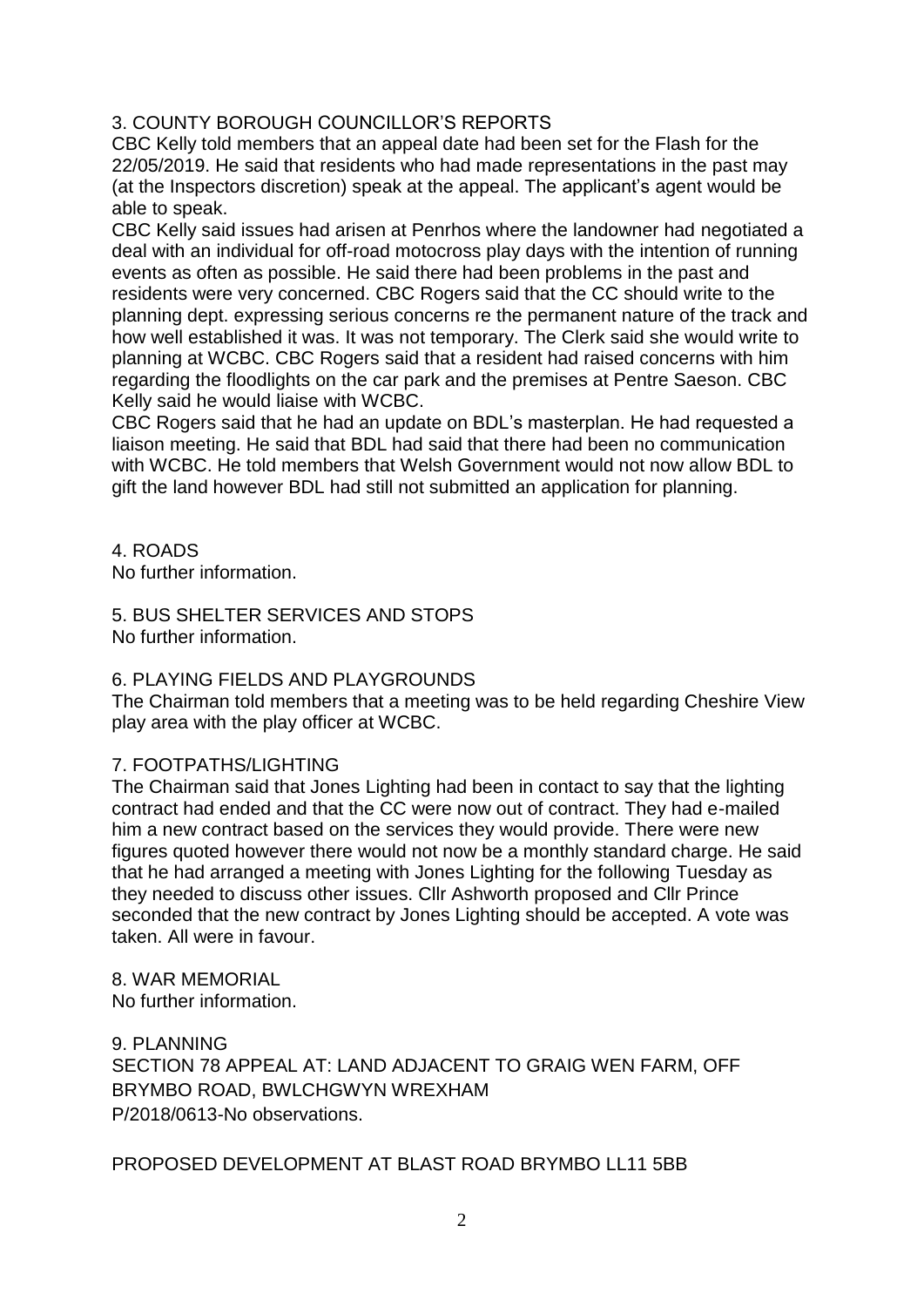A public consultation was due to be held the following day between 3 p.m. and 7p.m if anyone wished to attend.

# 10. END OF YEAR ACCOUNTS AND INVESTMENT STRATEGY

The Clerk circulated copies of all income and expenditure for the financial year 01/04/2018-31/03/2019 and also the investment strategy for the year ahead. The Chairman and Clerk signed the bank reconciliation. The Clerk told members that the accounts were due to be audited in two weeks' time. The Chairman signed the investment strategy.

## 11. BVHA

CBC Kelly told members he had copied the Clerk into an e-mail he had sent to Denise Garland requesting that she contact the Clerk and forward the information required to her. This had been done after the last meeting. He had today received a reply saying that she would draft a response based on the information she held and she would provide the Clerk with the relevant contact details. She said a few sites had been visited by Fields in Trust and one site had deemed suitable in principle however it was in the ownership of WCBC not BCC. She said she assumed now that the CC would be dealing directly with the Fields in Trust and the Charity Commission to clarify the procedure that it needed to undertake and come back to the Council to see if they could assist in any way in relation to any WCBC interests.

### 12. BRYMBO VACANCY

Again, no nominations had been received by WCBC therefore the process would begin again.

## 13. DONATIONS

3 requests had been received.

Hope House had requested any amount for a project to purchase dining tables and chairs for families, children and staff. The cost of the project was approx. £8000.00. Cllr Ashworth proposed and Cllr Mathews seconded that a sum of £150.00 be donated to Hope House. A vote was taken. All were in favour.

Llangollen International Eisteddfod had requested an amount between £100-£150.00 towards helping to promote peace and goodwill through the holding of the International Eisteddfod. The total hosting cost of the Eisteddfod was £1.4 million. Cllr Monti proposed and Cllr Plevin-Kelly seconded that a donation of £200.00 be made to the organisation. All were in favour.

Flintshire Optec Youth Exchange trust had requested a donation of £200.00 for assistance with the cost of an educational exchange between Japan and North Wales. Six students would embark on the experience. Cllr White proposed and Cllr Bassford-Barton seconded that a donation of £100.00 be made. A vote was taken. There were 8 in favour and one against. It was therefore agreed to donate £100.00 to the organisation.

### 14. CORRESPONDENCE

FLY THE RED ENSIGN IN FOCUS